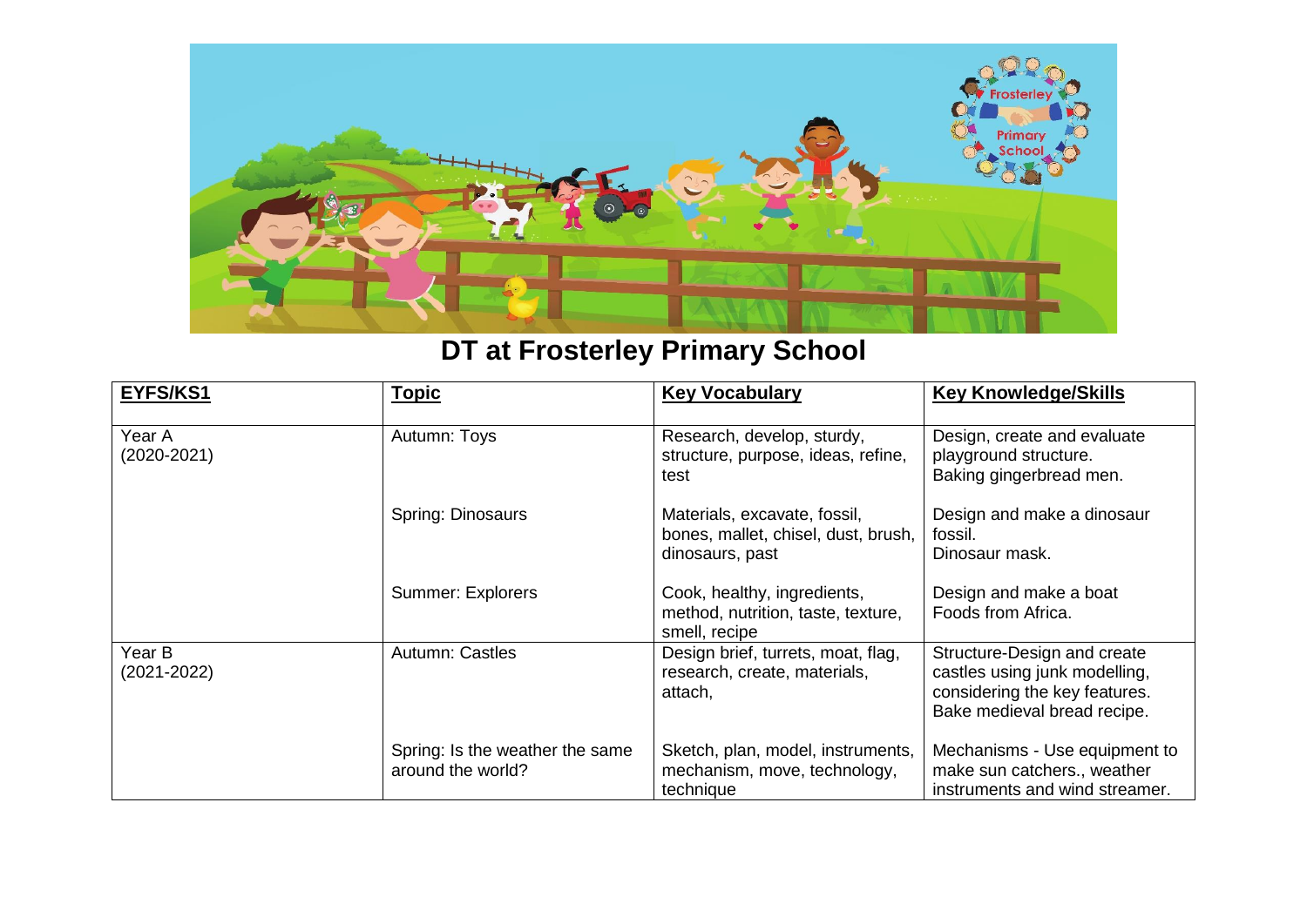|                           | <b>Summer: Rainforests</b> | Cut, stitch, sew, needle, thread,<br>felt                                                         | Textiles-3D felt animals.                                                                                                                                           |
|---------------------------|----------------------------|---------------------------------------------------------------------------------------------------|---------------------------------------------------------------------------------------------------------------------------------------------------------------------|
|                           |                            | Chop, cut, cook, healthy,<br>ingredients, taste, nutrition,<br>texture, smell, recipe             | Making healthy soup/ snacks<br>South African food.                                                                                                                  |
| Year C<br>$(2022 - 2023)$ | Autumn: Emergency!         | Research, design, make, adapt,<br>refine, sturdy, evaluate, improve,<br>stronger, stiffer, stable | Designing and making a model<br>Tudor house, exploring how they<br>can be made stronger, stiffer and<br>more stable.                                                |
|                           |                            | Recipe, past, taste, ingredients,<br>method, recipe                                               | Baking biscuits.                                                                                                                                                    |
|                           | Spring: Animal Kingdom     | Chop, cut, cook, healthy,<br>ingredients, taste, nutrition,<br>texture, smell, recipe             | Cooking and Nutrition-Indian<br>food, food from other cultures.                                                                                                     |
|                           |                            | Design, make, research, natural,<br>habitat, home, explore, evaluate                              | Make homes and habitats<br>(outside and photograph using<br>natural materials).<br>Explore and evaluate.                                                            |
|                           | Summer: Super heroes       | Balloon, move, straw, vehicle,<br>blast off, mechanism, design,<br>make, adapt, improve, test     | Structure -<br>Design and create own<br>superhero vehicle. Explore and<br>use mechanisms Evaluate<br>against design criteria<br>Design and make super hero<br>cuff. |
|                           |                            | Design, make, materials, ideas,<br>create                                                         | Make our own "super snack" to<br>keep a superhero strong, fit and<br>healthy                                                                                        |
|                           |                            | Strong, fit, healthy, nutrition,<br>snack, eat, protein                                           |                                                                                                                                                                     |
| KS <sub>2</sub>           |                            |                                                                                                   |                                                                                                                                                                     |
| Year A<br>$(2020 - 2021)$ | Autumn: World War 1 and 2  | Design, create, make, explore,<br>evaluate, test, recipe, wartime,                                | Cooking a wartime recipe/ VE<br>Party.                                                                                                                              |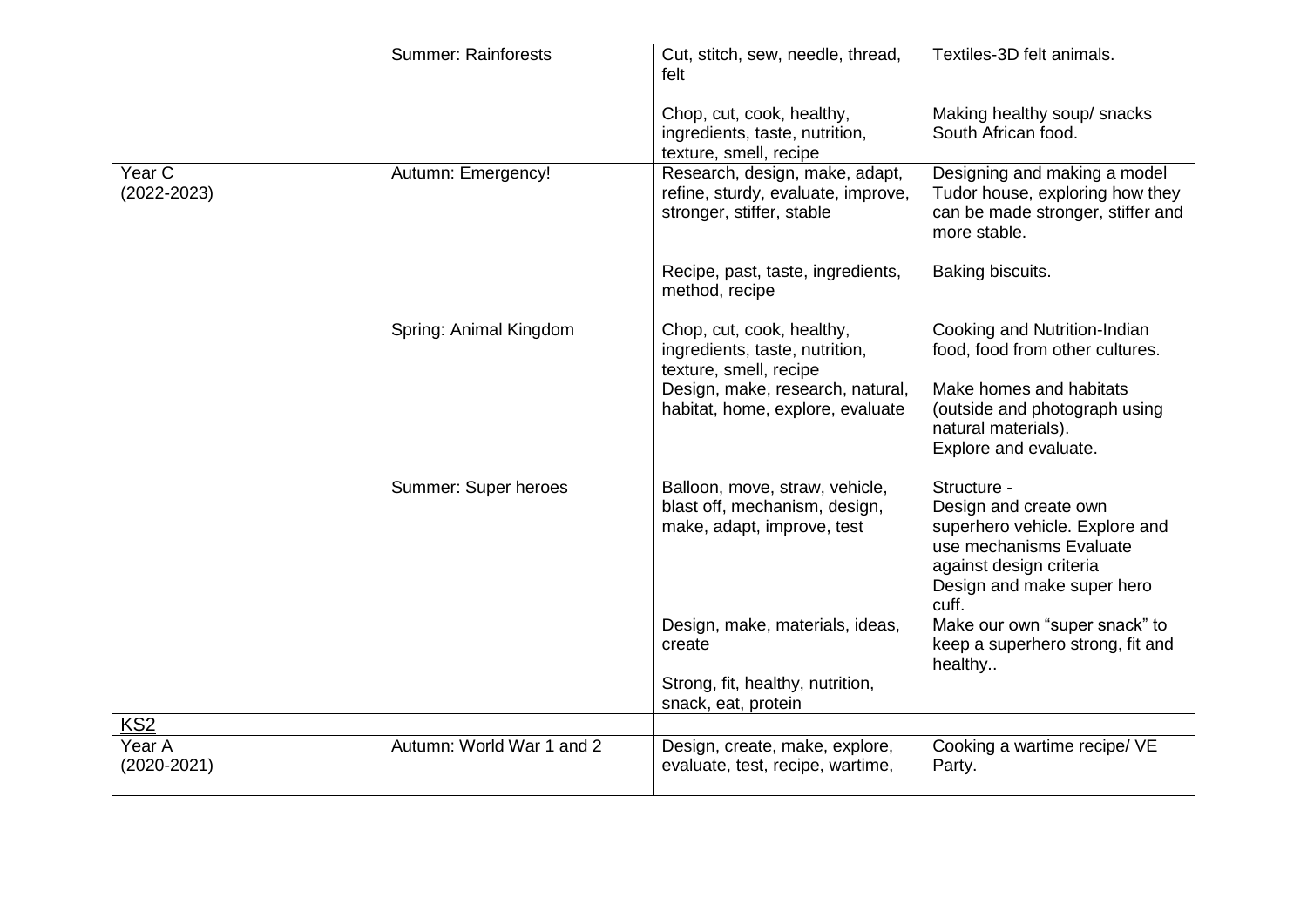|                           |                                                              | morse code, gas mask, purpose,<br>develop, refine, improve                                                                                      | Create a Morse code key and<br>using it to sound out Morse code.                                                                                                                    |
|---------------------------|--------------------------------------------------------------|-------------------------------------------------------------------------------------------------------------------------------------------------|-------------------------------------------------------------------------------------------------------------------------------------------------------------------------------------|
|                           |                                                              |                                                                                                                                                 | Create a replica gas mask and<br>explore what they were for and<br>when they were used.                                                                                             |
|                           | Spring: Comparing People and<br>Places                       | Cook, healthy, ingredients,<br>method, nutrition, taste, texture,<br>smell, recipe, culture<br>Design, create, make, explore,<br>evaluate, test | Classic Spanish/ Mexican<br>cooking.<br>Torches.                                                                                                                                    |
|                           | Summer: Investigating Rivers,<br><b>Mountains and Coasts</b> | Research, refine, design, create,<br>3D, Make, design, architecture,<br>bridges                                                                 | Create 3D mountain models.<br>Design and make your own water<br>wheel!<br>Architecture: Building Bridges.                                                                           |
| Year B<br>$(2021 - 2022)$ | Autumn: Extreme Earth                                        | Design, research, innovative,<br>functional, appealing, products<br>purpose                                                                     | Design, make and evaluate a<br>waterproof container which can<br>be used to protect precious<br>items during a natural disaster.                                                    |
|                           | Spring: The Mysteries of Maya                                | Research, design, plan, critique,<br>evaluate, test, make, create,<br>adapt, refine, improve, mask,<br>materials, 3D                            | Design, make and evaluate an<br>information box which provides<br>interactive information on natural<br>disasters.                                                                  |
|                           | <b>Summer: Crime and Punishment</b>                          | Nutrition, healthy, crucial, life skill<br>affordably, design, create, make,<br>explore, evaluate, test                                         | Design, make and evaluate a<br>model of a Mayan temple.                                                                                                                             |
|                           |                                                              |                                                                                                                                                 | Understand and apply the<br>principles of a healthy and varied<br>diet.<br>Prepare and cook a variety of<br>predominantly savoury dishes<br>using a range of cooking<br>Techniques. |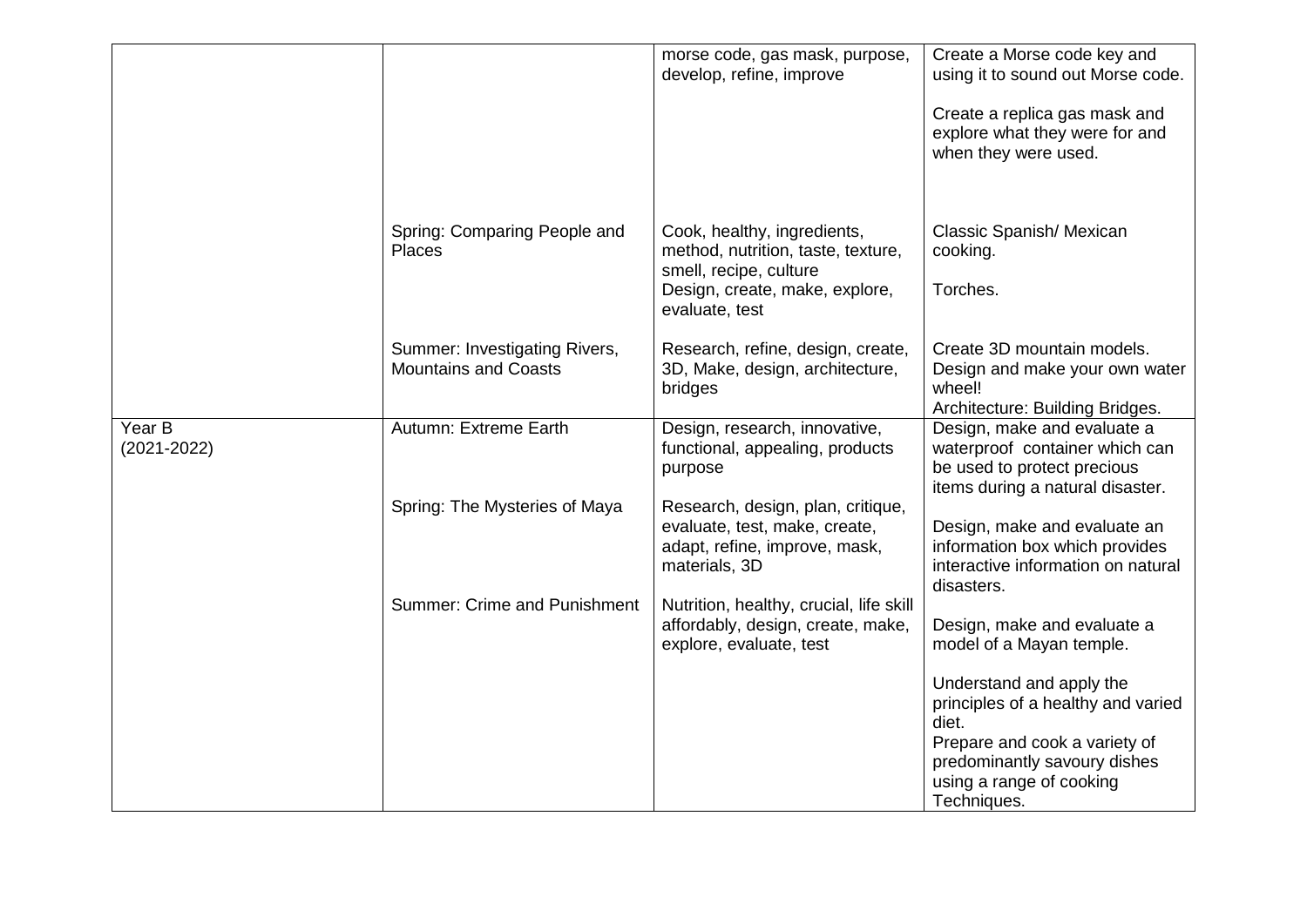|                           |                                                  |                                                                                                                                                                                              | Understand seasonality, and<br>know where and how a variety of<br>ingredients are grown,<br>reared, caught and processed.                                                                                                                                                                                      |
|---------------------------|--------------------------------------------------|----------------------------------------------------------------------------------------------------------------------------------------------------------------------------------------------|----------------------------------------------------------------------------------------------------------------------------------------------------------------------------------------------------------------------------------------------------------------------------------------------------------------|
| Year C<br>$(2022 - 2023)$ | Autumn: The United Kingdom                       | Equipment, recipe, cook, bake,<br>taste, texture, season, adapt,<br>decide, prepare, utensils,<br>method, cook, technique                                                                    | The Great British Bake Off<br>Competent in a range of cooking<br>techniques. Preparing<br>ingredients, using utensils and<br>electrical equipment. Applying<br>heat in different ways. Using<br>awareness of taste, texture and<br>smell to decide how to season<br>dishes. Adapting and using own<br>recipes. |
|                           | Spring: The first people: our early<br>ancestors | Select, materials, textiles,<br>functional, aesthetic, needle,<br>thread, eye, cut, stitch, sew,                                                                                             | Exploring the origins and<br>development of sewing,<br>and creating a sewn needle<br>pouch or early pair of shoes.                                                                                                                                                                                             |
|                           | Summer: Vicious Vikings and<br>Savage Saxons     | Design, make, moving parts,<br>pneumatics, move, monster,<br>evaluate, technique, tools,<br>fascinate                                                                                        | Moving monsters (Pneumatics).                                                                                                                                                                                                                                                                                  |
| Year D<br>$(2023 - 2024)$ | Autumn: Land of the Tombs                        | Select, tools, techniques, design,<br>make, sketch, plan, model<br>Equipment, recipe, cook, bake,<br>taste, texture, season, adapt,<br>decide, prepare, utensils,<br>method, cook, technique | Design and make an Egyptian<br>necklace/burial mask.<br>Bake Ancient Egypt flat bread.                                                                                                                                                                                                                         |
|                           | Spring: Rumble in the jungle                     | Design, make, create, adapt,<br>textiles, skill                                                                                                                                              | Design and make a poison dart<br>$frog - textiles.$                                                                                                                                                                                                                                                            |